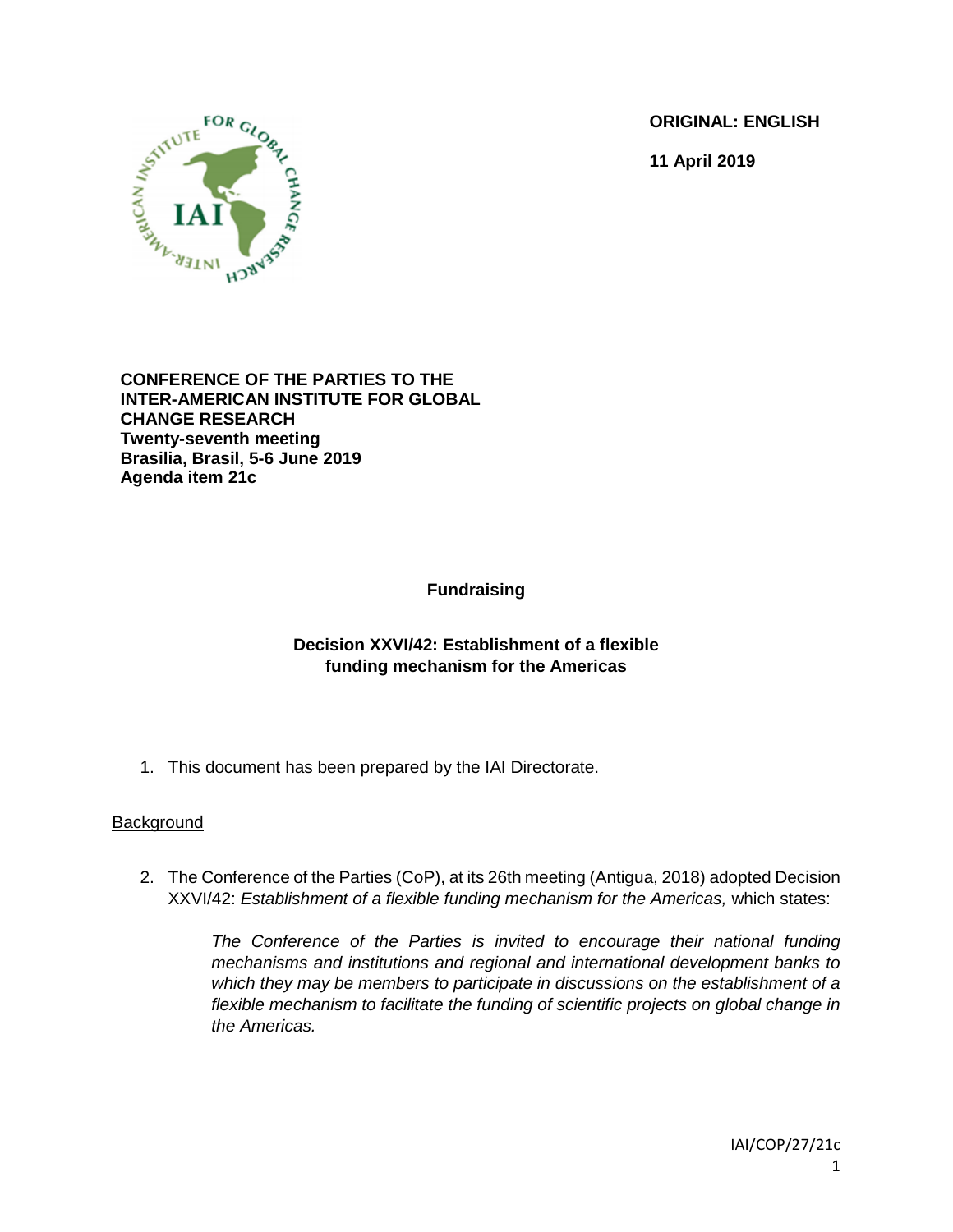## Implementation of Decision XXVI/42

- 3. In support of implementation of Decision XXVI/42, the IAI Directorate has invited IAI Parties to seek the advice of their national science funding mechanisms on how they may participate in projects supported by the Belmont Forum through their program, the Collaborative Research Action (CRA).
- 4. Accordingly, the IAI Directorate worked with the Belmont Forum to introduce several CRAs which may be of interest to IAI Parties, including the CRA co-led by the Belmont Forum, the Joint Programming Initiative on Agriculture, Food Security and Climate Change (FACCE-JPI) and the EU-Africa Research and Innovation Partnership on Food and Nutrition Security and Sustainable Agriculture on and the CRA on *Pathways to the Sustainable Development Goals*.
- 5. The Directorate informed the Parties through notification 2018-024 dated 11 December 2018 of the opportunity to join the CRA on Food Security and Climate, given its particular relevance to the Latin American and Caribbean region. At the time of writing, the Fundação de Amparo à Pesquisa do Estado de São Paulo (FAPESP), Brazil, the Comisión Nacional de Investigación Científica y Tecnológica (CONCYT), Chile, the Dirección Nacional de Adaptación al Cambio Climático, Ecuador, the Secretaría Nacional de Ciencia y Tecnología (SENACYT), Guatemala, the Fundación Hondureña de Investigación Agrícola (FHA), Honduras and the Secretaría Nacional de Ciencia, Tecnología e Innovación (SENACYT), Panama have voiced interest regarding possible participation in the CRA.
- 6. The IAI Directorate is of the opinion that participation in CRAs by national science funding mechanisms may provide the kernel by which a flexible funding mechanism may begin to develop.
- 7. At the time of writing, the IAI Directorate continues to discuss with Parties the development of new CRAs that may be of interest to the region and possible participation in open calls by the Belmont Forum<sup>1</sup>.
- 8. The IAI Directorate is also discussing with the Belmont Forum ways to better coordinate the development of the upcoming 4th round of the Collaborative Research Network (CRN4) with current or future CRAs. Better coordination between these two programs may offer greater funding opportunities for researchers in the region and increased cooperation between funding mechanisms in and outside of the region.
- 9. The IAI Directorate is exploring how to develop collaboration between the European Union and IAI Parties with other Joint Programming Initiatives, especially the Flagship for the

 $\overline{\phantom{a}}$ 

<sup>&</sup>lt;sup>1</sup> For a list of open calls see[: http://www.belmontforum.org/opportunities/#opencalls](http://www.belmontforum.org/opportunities/#opencalls)